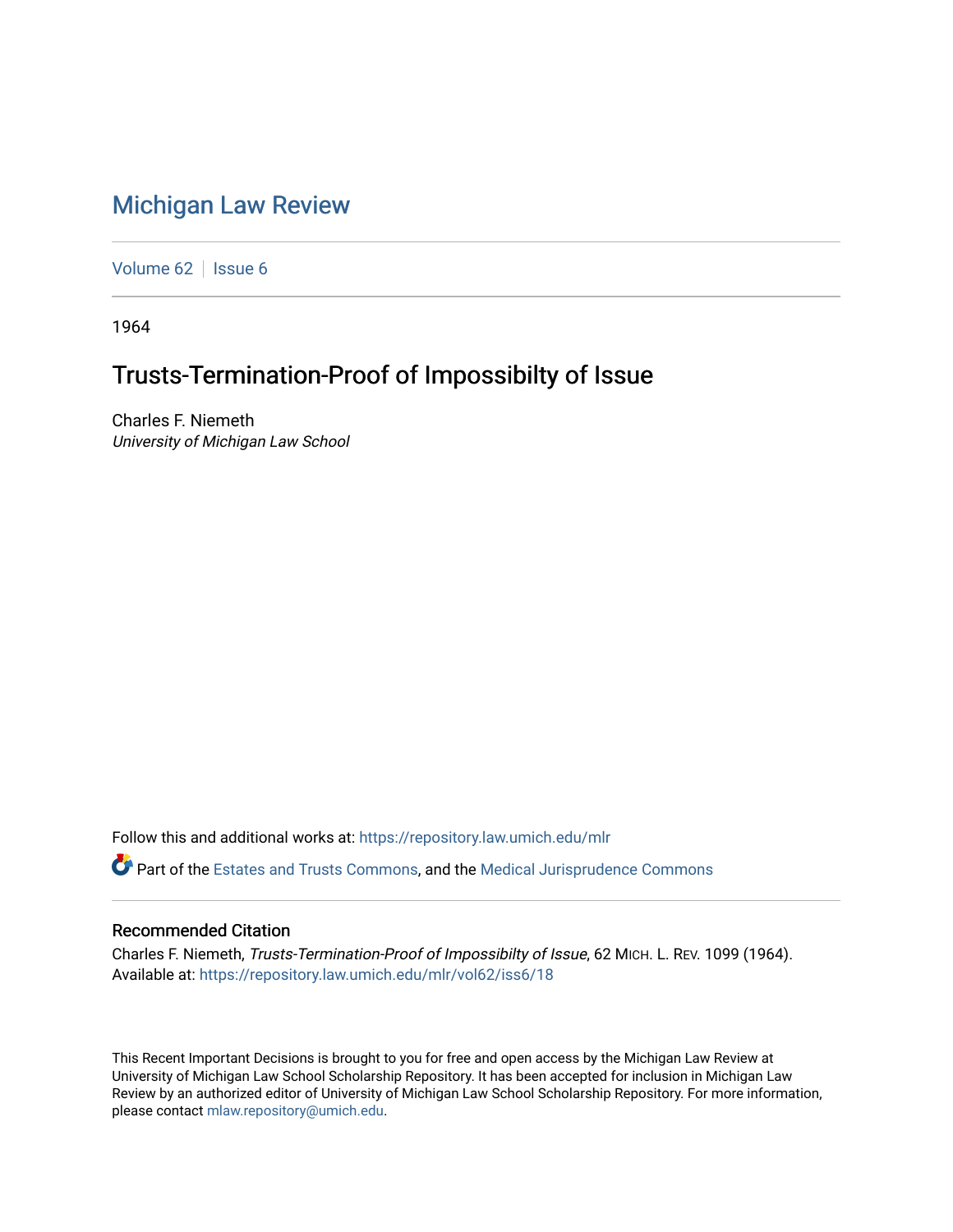TRUSTS-TERMINATION-PROOF OF IMPOSSIBILITY OF ISSUE-The surviving trustee of a testamentary trust petitioned the probate court for authority to terminate and distribute the trust in accordance with a compromise agreement between all interested persons apart from the possible issue of one beneficiary. Undisputed medical testimony was received that neither the beneficiary nor his wife were capable of procreation. On a question of law certified to the New Hampshire Supreme Court, *held,*  remanded with instructions to terminate and distribute the corpus of the trust. Termination of a trust in prejudice of the interests of possible future issue is permissible when the possibility of such issue is demonstrably negligible. *In re Bassett's Estate,* 190 A.2d 415 (N.H. 1963).

The traditional view, a product of a medically less sophisticated society, is that any human being is conclusively presumed at law to be capable of bearing children until death. Mentioned earlier by Sir Edward Coke in the context of the fee tail,<sup>1</sup> this irrebuttable presumption was firmly established as part of the common law by Lord Kenyon in *Jee v. Audley.*<sup>2</sup> Aside from the influence of the Biblical narrative of Isaac's birth to venerable parents,<sup>3</sup> the indelicacy of the inquiry and the inconclusiveness of the medical evidence were the primary moving considerations.<sup>4</sup>

- 1 COKE, COMMENTARY UPON LITTLETON 28a.
- **2 l Cox !124,** 29 **Eng. Rep.** 1186 **(Ch.** 1787).
- **8 Genesis 17:17, 21:5 (to** Abraham, aged one **hundred,** and Sarah, aged ninety).
- **4 3 POWELL, REAL PROPERTY § 347 (1952).**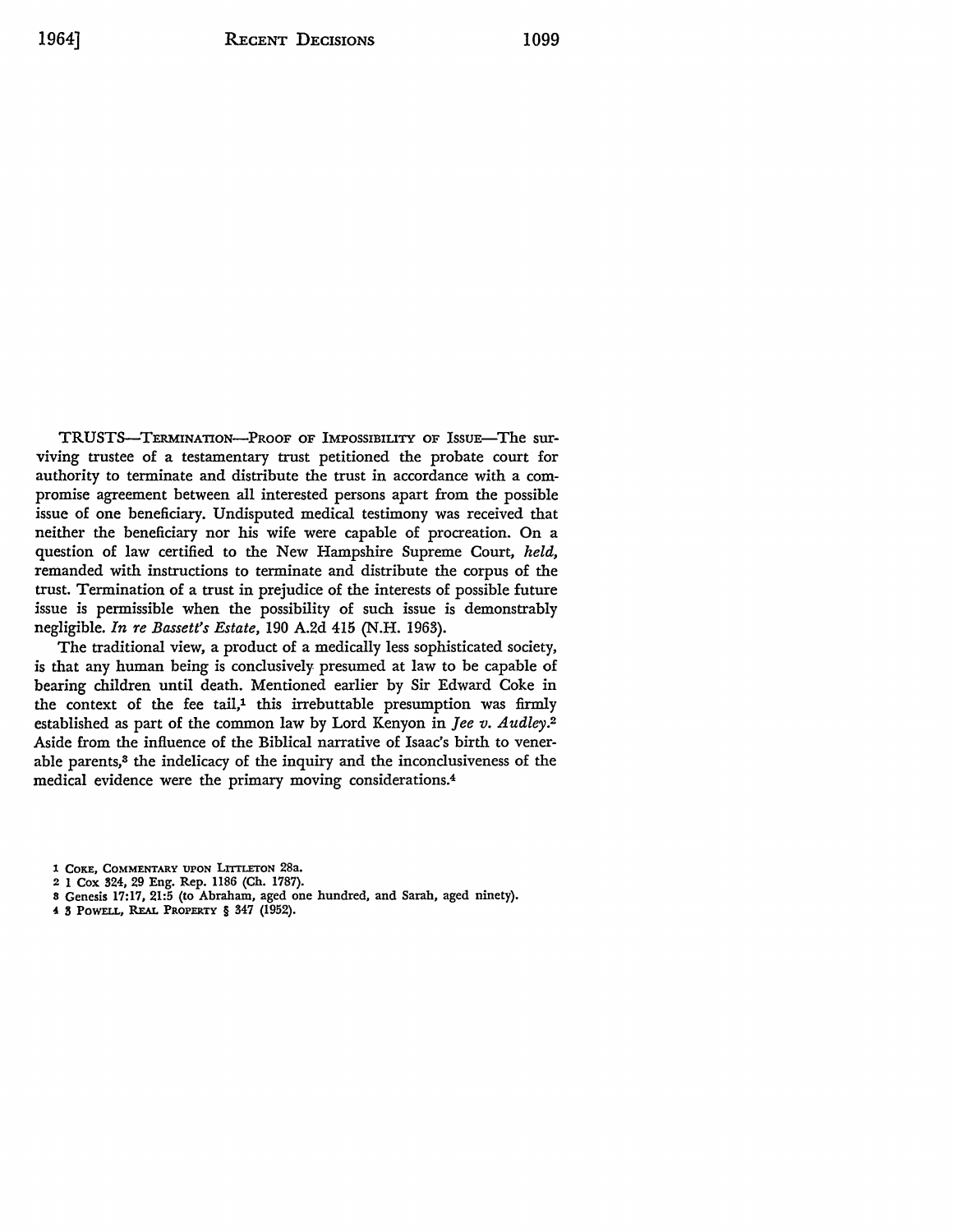With regard to the termination of trusts,<sup>5</sup> the marketability of titles,<sup>6</sup> and the Rule Against Perpetuities,<sup>7</sup> the great majority of American courts passing on the question have adopted the common-law conclusive presumption. Significantly, however, ever since the leading case of *United States v. Provident Trust Co.,*8 the presumption has been held rebuttable in the more pragmatic area of taxation.9 The English courts, moreover, having reversed themselves since *Jee v. Audley,* consistently hold the presumption rebuttable by, clear evidence in all contexts except the Rule Against Perpetuities.1° Further, several American courts have recently expressed dissatisfaction with the conclusive presumption,<sup>11</sup> one jurisdiction apparently having reversed an earlier acceptance of the rule,12 while several others have narrowed its applicability through liberal interpretation.13 In the principal case, therefore, the court has adopted a distinct minority view in holding the presumption rebuttable when the question is the termination of a trust, and it is virtually alone in suggesting that it would hold similarly when confronted with the Rule Against Perpetuities.<sup>14</sup>

5 See, *e.g.,* P v. Wilmington Trust Co., 188 A.2d 361 (Del. Ch. 1962); Byers v. Beddow, 106 Fla. 166, 142 So. 894 (1932). *Contra,* White v. Weed, 87 N.H. 153, 175 Atl. 814 (1934), reaching the result of the principal case although not considering the question in detail.

<sup>6</sup>See, *e.g.,* Love v. McDonald, 201 Ark. 882, 148 S.W.2d 170 (1941); Shepherd v. Moore, 283 Ky. 181, 140 S.W.2d 810 (1940). *Contra,* Whitney v. Groo, 40 App. D.C. 496 (D.C. Cir. 1913), holding a title marketable where the only objection was that children thereafter born to a seventy-year-old widow would be entitled to an interest in the property.

'1 See, *e.g.,* Fletcher v. Los Angeles Trust &: Sav. Bank, 182 Cal. 177, 187 Pac. 425 (1920); Letcher's Trustee v. Letcher, 302 Ky. 448, 194 S.W.2d 984 (1946); McPherson v. First &: Citizens Nat'l Bank, 240 N.C. 1, 81 S.E.2d 386 (1954).

8 291 U.S. 272 (1934).

9 See Annot., 146 A.L.R. 794 (1943).

10 See Annot., 146 A.L.R. 794 (1943); Annot., 67 A.L.R. 538, 543 (1930).

<sup>11</sup>In a jurisdiction which has long accepted the conclusive presumption, it was recently suggested that if a situation sufficiently compelling were presented, it might relax the rule. McPherson v. First & Citizens Nat'l Bank, 240 N.C. 1, 19, 81 S.E.2d 386, 398 (1954). Other courts have indicated that they were following the rule only because of the authoritative precedent. See, *e.g.,* P v. Wilmington Trust Co., 188 A.2d 361 (Del. Ch. 1962).

12 The early Pennsylvania Supreme Court decision of List v. Rodney, 83 Pa. 483 (1877), holding the presumption conclusive, was widely cited. There followed other decisions in that court holding similarly. See, *e.g.,* Sterrett's Estate, 300 Pa. 116, 150 Atl. 159 (1930). However, all of the recent decisions of the lower Pennsylvania courts have held the presumption rebuttable. See, *e.g.,* Bowen Estate, 3 Pa. D. &: C.2d 401 (Philadelphia County Ct. 1955); Case Estate, 84 Pa. D. & C. 123 (Bucks County Ct. 1952); Kelby Estate, 80 Pa. D. &: C. 1 (Philadelphia County Ct. 1952). The large number of these recent clear holdings strongly indicates that the rule has been modified, although the highest state court has not reversed itself.

13 A growing body of decisional law has avoided the conclusive presumption through construction of the instrument, finding intent to create interests only in favor of those alive when the instrument spoke. RESTATEMENT, PROPERTY  $§$  377, comment *b* (1944); Newhall, *Nibbling at the Rule Against Perpetuities,* 29 Mass. L.Q., Oct. 1944, p. 29; see, *e.g.,* Bankers Trust Co. v. Pearson, 140 Conn. 332, 99 A.2d 224 (1953).

14 Principal case at 417. One other case in relation to the Rule Against Perpetuities has refused to follow what it termed the "absurd" doctrine of the conclusive presumption of fertility. Exham v. Beamish, [1939] Ir. R. 336.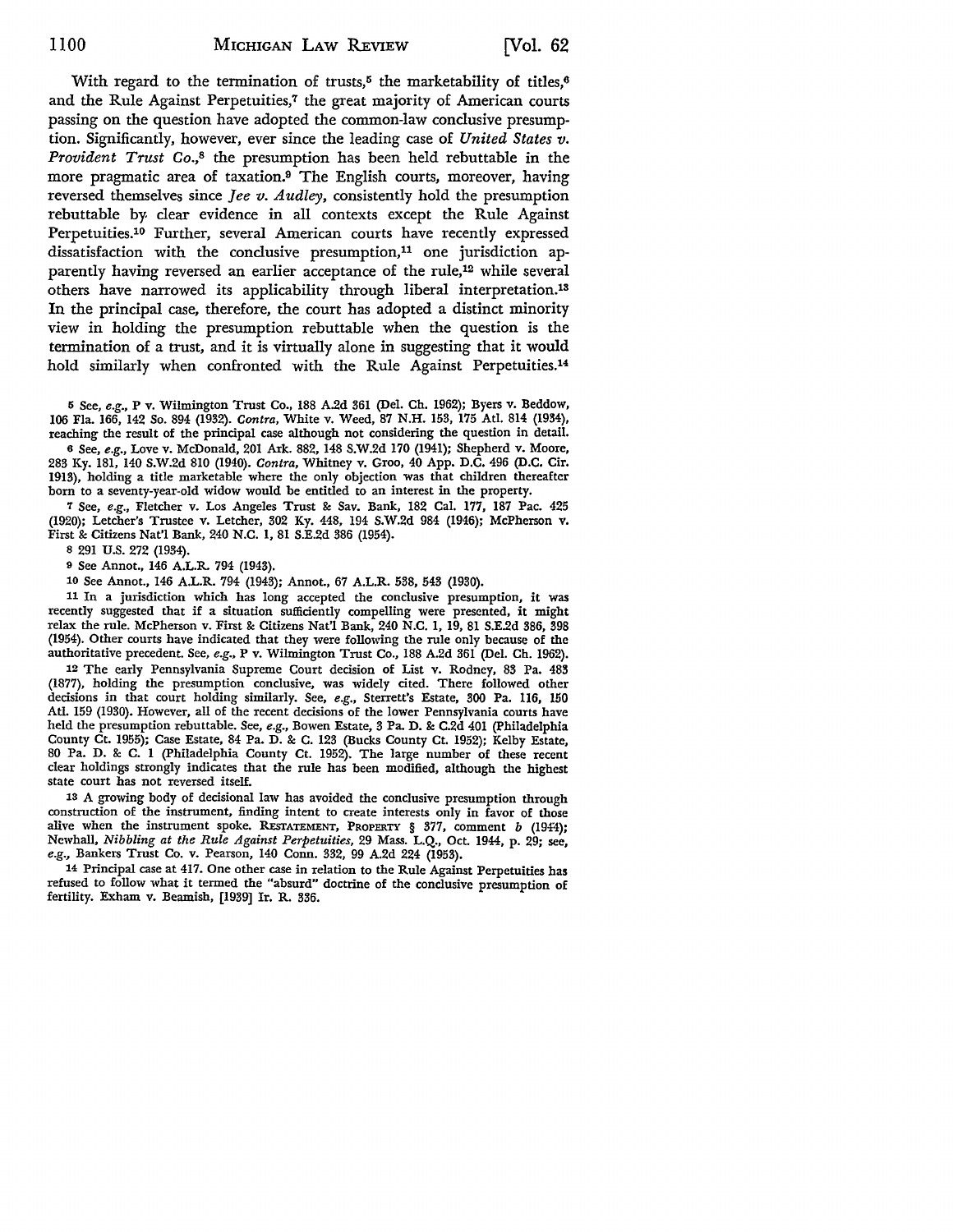Nonetheless, the principal case is in accord with a very substantial segment of modern judicial thought.<sup>15</sup>

Modem medical knowledge, frequently supplemented by statistical studies,<sup>16</sup> makes evidence as to the possibility of issue extremely reliable.<sup>17</sup> While distrust of medical evidence once dictated a contrary policy, it would seem today that a court, exercising its discretion in prescribing the proof required, could confidently decide the question of impossibility of issue.18 Any remaining doubts regarding the possibility of error prejudicial to unborn beneficiaries would seem to be adequately removed by requiring a bond, which in tum should prove inexpensive due to the relative certainty of the medical sciences.19 The second policy consideration of the early cases, that of the indelicacy of the inquiry into the ability to procreate, likewise seems inapplicable today, as modem courts routinely conduct even more "indelicate" inquiries.20

Additional policy reasons favoring the conclusive presumption have recently been advanced. In addition to several questionable arguments premised on considerations of uniformity,<sup>21</sup> the concern has been promi-

16 For example, a compilation from the yearly CENSUS BUREAU BIRTH STATISTICS, *Live Births,* table 4, reveals that of 28,938,636 births in the United States between 1923 and 1936, only 3 were to women of 55 or over. A similar compilation from CENSUS BUREAU **VITAL** STATISTICS, *General Tables-Live Births* for the decade 1951-1960 reveals that .003 percent of the births were to women aged 50 or over.

17 Case Estate, 84 Pa. D. & C. 123, 130 (Bucks County Ct. 1952). See generally BEHRMAN &: GOSLING, FUNDAMENTALS OF GYNECOLOGY (1959).

18 In practice the Pennsylvania and English courts have generally accepted expert medical testimony. See, *e.g.,* Kelby Estate, 80 Pa. D. &: C. I (Philadelphia County Ct. 1952) (medical expert's testimony after exhaustive tests); Leonard's Estate, 60 Pa. D. &: C. 42 (Dauphin County Ct. 1947) (testimony based on age and atrophy of sexual organs).

Often the words "children" and "issue" do not include adopted children, notwithstanding statutes investing the adopted child with a right of inheritance. See Annot., 144 A.L.R. 670, 674 (1943). In those jurisdictions in which they are included, the possibility of adoption will also have to be considered. See *Re* Barker, II D.L.R.2d 146 (B.C. 1957), refusing to terminate a trust partly on ground that it was not demonstrated that plain• tiff was legally incapable of adopting a child.

19 The bond also affords wider latitude to a court's determination of what proof of impossibility it considers sufficient. The Pennsylvania courts have generally considered the proof of impossibility sufficient protection. Case Estate, 84 Pa. D. & C. 123, 131 (Bucks County Ct. 1952). They have, however, utilized the personal bond when the possibility of issue is slight but more than negligible. See, *e.g.,* Bowen Estate, 3 Pa. D. &: C. 2d 401 (Philadelphia County Ct. 1955).

20 The very same inquiry is made in cases of contested legitimacy and in tax cases. Scott refers to the notion that the inquiry into fertility is indecent as "absurdly prudish." 3 Scorr, TRusrs § 340.1, at 2498 (2d ed. 1956).

21 The rather dubious argument has been noted in 23 COLUM. L. REV. 50, 53 (1923), that since the presumption throughout the law is held irrebuttable when interests outside those of the possible issue or of the persons alleging impossibility are involved, the presumption should always be held conclusive in the interest of uniformity. Even if true, this is hardly consonant with the sound practice of permitting conclusive presumptions only when very substantial reasons exist for them. 20 AM. JuR. *Evidence* § 160 (1939). Holmes said that scrutiny of the ancient rules is justified and revision a right if the

<sup>111</sup> See notes 9-13 *supra. A* recent commentator on the principal case stated that it was "a giant step in the direction of realism . • •• " Leach, *Perpetuities: New Hampshire Defertilizes the Octogenarians,* 77 HARV. L. REv. 279, 283 (1963).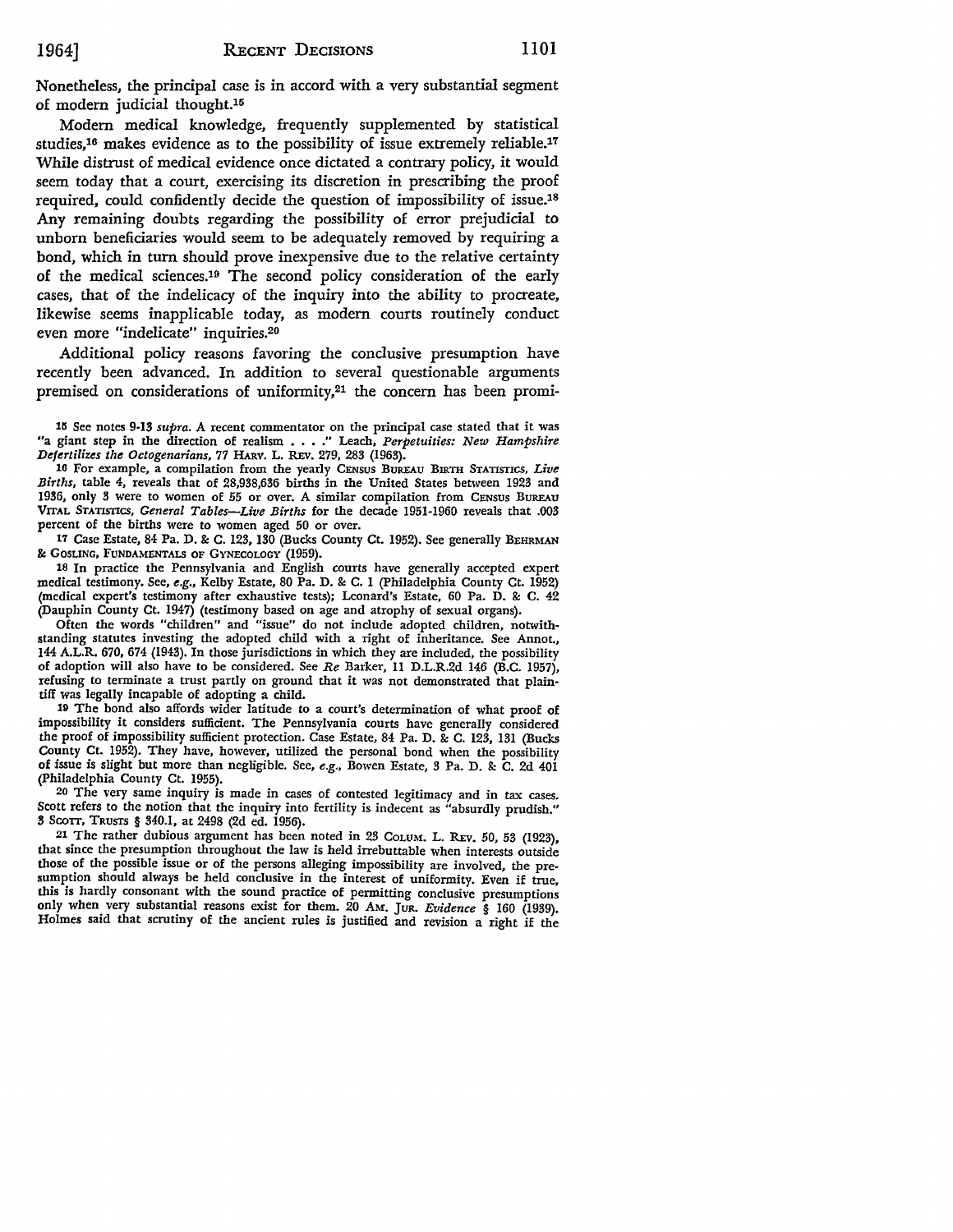nent that a contrary holding might encourage mercenary operations rendering individuals irrevocably sterile.22 It would seem, however, that the danger of voluntary submission, especially by a woman, to such an operation for material reasons is minimized by religious, psychological, and legal deterrent factors.<sup>23</sup>

The conclusive presumption is thus seen as an anachronism from the days of Coke, supported only by dubious policy considerations and resting principally on adherence to ancient precedent. In addition, a conclusive presumption of fertility must inevitably result in the disruption of many family estate plans and the frustration of reasonable expectations.<sup>24</sup> Careful drafting may well avoid the problem in particular instances, but given holographic wills, perfunctory lawyers, and the frequent probate of wills drawn in other states, this solution is idealistic. Moreover, property may be needlessly tied up for years. Having found only unconvincing reasons supporting the conclusive presumption, and finding compelling practical reasons to modify it, the court in the principal case would seem to have reached the logical and preferable conclusion.

The American Law Institute supports the rule of the principal case in every area except that of the Rule Against Perpetuities.25 The traditional view has been almost unanimously criticized by legal scholars.26 American courts have excepted the taxation area and have occasionally avoided its application elsewhere.27 Now the principal case has expressly rejected the

22 E.g., Byers v. Beddow, 106 Fla. 166, 142 So. 894 (1932); Hill v. Sangamon Loan &: Trust Co., 295 Ill. 619, 129 N.E. 554 (1920).

23 3 Scorr, *op. cit. supra* note 20, § 340.1. Besides the religious and social aspects, several authors advance the psychological theory that, in a woman, the maternal **has**  priority over the material. E.g., BEHRMAN & GOSLING, *op. cit. supra* note 17, at 383; REIK, OF LOVE AND LUST 524 (1959). Consider here also the very real possibility, and therefore effective deterrent, that a court of equity might refuse relief because of "unclean hands." Equity will not afford relief to one who has violated conscience or good faith. 2 PoMEROY, EQUITY JURISPRUDENCE § 398 (5th ed. 1941).

24 6 AMERICAN LAw OF PROPERTY§ 24.22 (Casner ed. 1952).

25 RESTATEMENT, PROPERTY § 274 (1940); RESTATEMENT (SECOND), TRUSTS § 340, comment e (1959).

26 E.g., 6 AMERICAN LAw OF PROPERTY, *op. cit. supra* note 24, § 24.22; BOGERT, **TRUSTS**  AND TRUSTEES § 1007 (2d ed. 1962); 3 PowELL, *op. cit. supra* note 4, § 347; Leach, *supra*  note 15; 23 CoLUM. L. REv. 50 (1923); 34 M1cH. L. REv. 453 (1936).

27 See notes 9, 11-13 *supra.* 

various grounds of policy, ancient and modem, upon which the rule is founded are unsatisfactory. HOLMES, THE COMMON LAw 33 (Howe ed. 1963). It would seem that uniformity could as well be sought in compliance with this principle. Haggerty v. City of Oakland, 161 Cal. App. 2d 407, 420, 326 P.2d 957, 965 (1958), noted that an argument based on uniformity is especially strong for the Rule Against Perpetuities, which is said to contain no "exceptions." In the light of such rules as the "Wait and See" doctrine, this conclusion seems to tum upon a semantic point. Regardless, the rebuttable presumption certainly does not promote the predicability necessary to achieve absolute certainty in the law. *Cf.* 6 AMERICAN LAw OF PROPERTY § 24.22 (Supp. 1962). Practicality almost certainly will demand at least one pure "exception" because of recent advances in biological sciences. The now real possibility of artificial insemination by refrigerated sperm long after the sperm donor's death would seem to void many gifts.